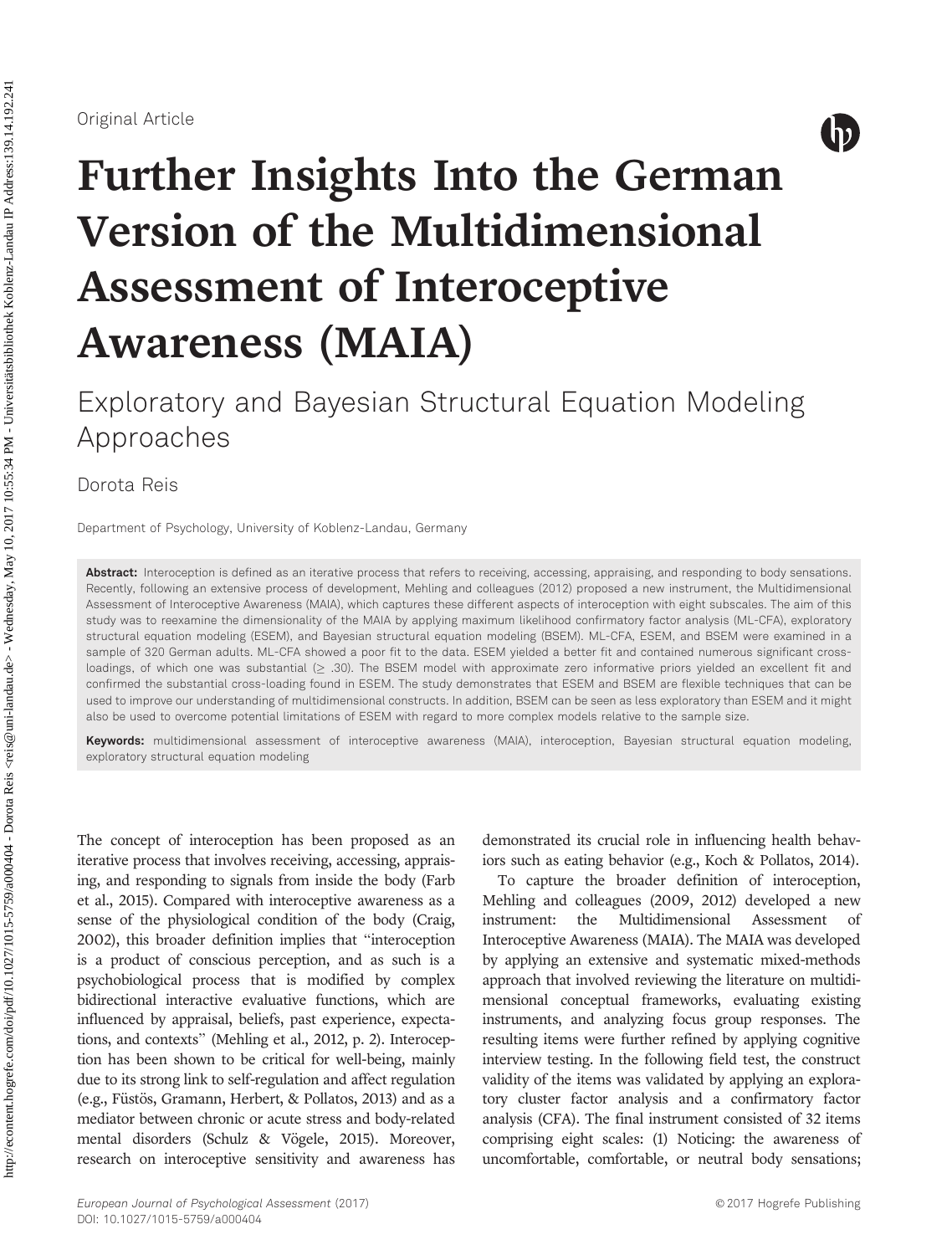http://econtent.hogrefe.com/doi/pdf/10.1027/1015-5759/a000404 - Dorota Reis <reis@uni-landau.de> - Wednesday, May 10, 2017 10:55:34 PM - Universitätsbibliothek Koblenz-Landau IP Address:139.14.192.241 http://econtent.hogrefe.com/doi/pdf/10.1027/1015-5759/a000404 - Dorota Reis <reis@uni-landau.de> - Wednesday, May 10, 2017 10:55:34 PM - Universitätsbibliothek Koblenz-Landau IP Address:139.14.192.241

(2) Not Distracting: the tendency not to ignore or use distraction to cope with sensations of discomfort; (3) Not Worrying: the tendency not to worry or experience emotional distress with physical discomfort; (4) Attention Regulation: the ability to sustain and control attention to body sensations; (5) Emotional Awareness: the awareness of the connection between bodily signals and emotional states; (6) Self-Regulation: the ability to regulate distress by paying attention to body sensations; (7) Body Listening: the tendency to actively listen to the body for insights; and (8) Trusting: experiencing one's body as safe and trustworthy (Mehling et al., 2012).

Taking into account the relevance of the construct (cf. a special issue in Frontiers in Psychology, 2015), the extensive and rigorous development of the scale, and the translation of the original English version into 13 languages, there is a need to evaluate the psychometric quality of the scale in more detail. Besides the original publication of the MAIA (Mehling et al., 2012), to our knowledge, only two studies have explored the psychometric properties of the adaptations: Bornemann, Herbert, Mehling, and Singer (2015) evaluated the German version, and Valenzuela-Moguillansky and Reyes-Reyes (2015) evaluated the Spanish version. Bornemann and colleagues conducted an exploratory factor analysis (EFA) with varimax rotation  $(n = 1,076)$  and replicated the eight-factor solution proposed by Mehling et al. (2012) except for Item 19. Valenzuela-Moguillansky and Reyes-Reyes (2015) reduced the scale to 30 items on the basis of the results of an EFA. In addition, the authors encountered estimation problems with the Not Worrying and Not Distracting subscales. In a subsequent CFA, an acceptable model fit was achieved with additional modifications of the measurement model.

A number of methodological problems are noteworthy in the previous studies on the MAIA. First, the internal consistencies for some subscales (e.g., Not Worrying and Not Distracting) were not satisfactory. However, the consistencies may have been underestimated because the assumptions behind the use of Cronbach's  $\alpha$  had not yet been tested. One such assumption is an essentially τ-equivalent model (Dunn, Baguley, & Brunsden, 2014; Jöreskog, 1971), which implies that all indicators are restricted to assessing the same latent construct with the same units of measurement (i.e., equal factor loadings). In cases in which the assumptions are not met, the  $\omega$  reliability index (Dunn et al., 2014; Raykov, 2004) provides more precise estimates of internal consistency. Second, previous evaluations of the fit of the MAIA models have been satisfactory at best. For instance, the models with several residual correlations showed a Comparative Fit Index (CFI)  $\leq$  .92 (Bornemann et al., 2015; Valenzuela-Moguillansky & Reyes-Reyes, 2015) or  $\leq$  .89 (Mehling et al., 2012). Mehling and colleagues (2012;  $n = 309$ ) as well as Valenzuela-Moguillansky and Reyes-Reyes (2015;  $n = 250$ ) reported significant chisquare tests. Researchers often ignore significant chi-square statistics on the basis of the chi-square test's oversensitivity to irrelevant discrepancies between model-implied and sample covariance matrices (Schermelleh-Engel, Moosbrugger, & Müller, 2003) even though a significant  $\chi^2$  should not be automatically assumed to indicate trivial model misspecifications and may perform well for the identification of misspecified models at least in terms of a  $\chi^2/df$ -ratio (Marsh, Hau, & Wen, 2004). Finally, modification indices have been used to improve model fit. However, modification indices formalize the improvement in model fit to be gained from freeing only one parameter at a time. On the one hand, a sequence of model modifications needed to improve model fit often lacks theoretical justification and may capitalize on specific sample characteristics (MacCallum, Roznowski, & Necowitz, 1992), thus hampering replicability (Wagenmakers, Wetzels, Borsboom, & Van Der Maas, 2011). On the other hand, researchers have argued that "analyses using maximum likelihood (ML) and likelihood-ratio chi squared testing apply unnecessarily strict models to represent hypotheses derived from substantive theory" (Muthén & Asparouhov, 2012, p. 313). As a consequence, the requirements of ML estimation may lead to an unnecessary rejection of the model with distorted factors and biased factor correlations (Marsh et al., 2009, 2010).

To overcome these problems, Muthén and Asparouhov proposed a Bayesian Structural Equation Modeling (BSEM) approach (Asparouhov, Muthén, & Morin, 2015; Muthén & Asparouhov, 2012) that can be considered a blending of exploratory and confirmatory methods (Rindskopf, 2012). The main goal of this method of estimation is "not to confirm or disconfirm the CFA model but to evaluate the sources of the differences between the hypothesized CFA model and the data" (Asparouhov et al., 2015, p. 6). The main idea underlying this approach is that the strict assumptions of zero cross-loadings and zero residual covariances are substituted by values of approximately zero. That is, informative priors with a mean of zero and a normal distribution with a small variance are specified instead of the exact-zero assumption (Muthén & Asparouhov, 2012). In models that are based on ML estimation, freeing these parameters would result in a nonidentified model. In BSEM, small variance priors for nontarget cross-loadings as well as residual covariances inform the estimation process so that identification issues can be avoided. In the frequentist approaches to estimation, exploratory structural equation modeling (ESEM) also allows users to avoid fixing cross-loadings to zero and can thus be seen as a modeling strategy that is a generalization of both exploratory and confirmatory factor analyses. In contrast to exploratory factor analysis, ESEM is a more confirmatory approach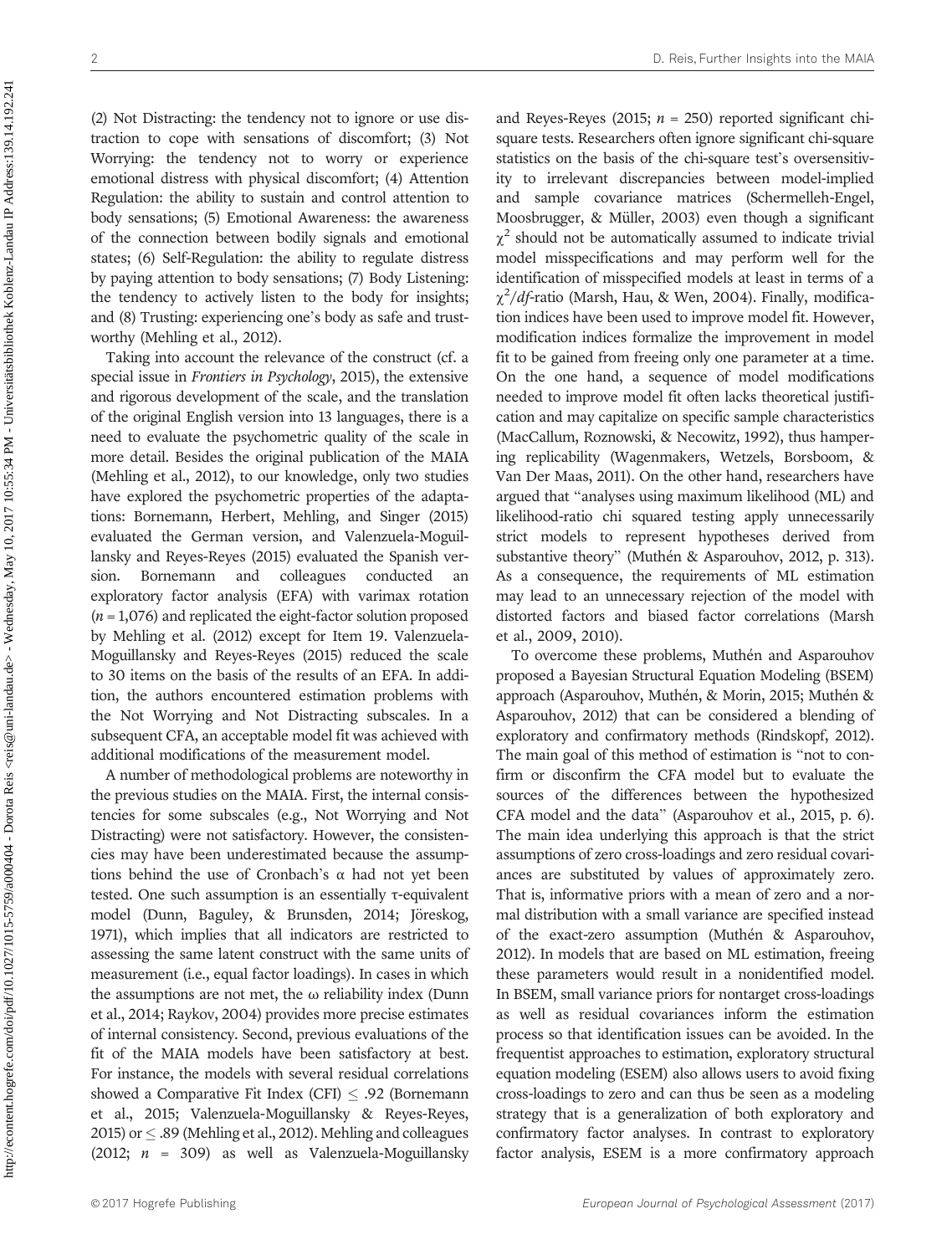(Marsh et al., 2010), in particular due to the use of target rotation. Muthén and Asparouhov (2012) argues that BSEM can be considered a generalization of ESEM because, whereas the optimal rotation in the latter is determined solely on the basis of the unrotated loadings, the optimal rotation in BSEM is determined by all parts of the model (Muthén & Asparouhov, 2012, p. 330). Also, BSEM overcomes the potential limitations of ESEM with regard to more complex models relative to the sample size because, in such cases, ML estimation might not be appropriate (Marsh, Morin, Parker, & Kaur, 2014). However, these advantages come at the price that BSEM analyses depend heavily on the choice of appropriate priors (cf. Depaoli & van de Schoot, 2015). Nonetheless, with appropriate priors, BSEM might provide researchers with new insights, also with regard to well-validated scales such as the Wechsler Intelligence Scale for Children Fourth Edition (WISC-IV; Golay, Reverte, Rossier, Favez, & Lecerf, 2013).

In a multidimensional instrument such as the MAIA, numerous cross-loadings may be assumed to be slightly greater than zero. For example, Mehling and colleagues (2012) argue that the three subscales of Emotional Awareness, Self-Regulation, and Body Listening pertain to an awareness of mind-body integration and thus more developed levels of body awareness. Similarly, the Not Distracting and Not Worrying subscales refer to emotional reactions and attentional responses to bodily sensations. Clearly, assuming zero cross-loadings on related factors in a maximum likelihood confirmatory factor analysis (ML-CFA) may result in misspecification because even very reliable psychometric indicators are assumed to seldom be perfectly pure construct indicators (Asparouhov et al., 2015). Asparouhov et al. (2015) argue that "although 'pure' indicators of a single construct may exist, we surmise that such indicators remain at best a convenient fiction and that, in practice, most indicators will present both some level of random noise and also some level of construct-relevant association with other constructs" (p. 3). In a similar vein, scholars argue that, when based on current standards of the basic independent clusters model of CFA, many psychological instruments do not meet the minimum criteria for acceptable fit (Marsh et al., 2014; Morin, Arens, & Marsh, 2015).

Another part of BSEM is the estimation of residual covariances. Equivalent to cross-loadings, residual covariances in an ML-CFA are constrained to a mean and a variance of zero. The covariance of residual terms refers to shared variance in the indicators that is not related to the respective factors. Such shared variance may pertain to the context (i.e., culture, life domain) or to the wording (i.e., parallel wording). For example, in the MAIA, the negatively worded Items 4–9 may share variance that is not influenced by their respective factors. The advantage of BSEM is that a multivariate prior (an inverse Wishart prior) is used to allow for a simultaneous estimation of a full residual variance-covariance matrix. By contrast, in the ESEM approach, researchers must rely on modification indices for the modeling of residual covariances.

In sum, the present study was conducted to reinvestigate the structure of the German version of the MAIA by applying the recently proposed BSEM approach and by comparing it to results obtained with ESEM. The extensive MAIA development reflects growing interest in the concept of interoception (cf. Farb et al., 2015), but the factor structure of the scale may need further improvement (Valenzuela-Moguillansky & Reyes-Reyes, 2015). As demonstrated by recent studies on the underlying structure in several instruments (e.g., Fong & Ho, 2013, 2015; Golay et al., 2013), BSEM appears to be a framework that is adequate enough to provide additional insights into the dimensionality of the MAIA.

## Method

#### Participants and Measure

The participants in this study were 320 German adults (70% female). The mean age of participants was 41.3 years  $= 12.6$ ;  $n = 28$  missing). They were recruited through articles in local newspapers, flyers, and links on different websites and online discussion boards. Data collection was implemented with an online survey, and the 32 MAIA items (0 = *never*,  $5 = always$ ) were presented in a random order. Table 1 presents the means and standard deviations for all subscales as well as the reliability coefficients per scale. The data and code are available at the Open Science Framework OSF: [https://osf.io/](https://osf.io/8hpb8/)8hpb8/

#### Models and Analyses

The 8-factor model of the MAIA was examined by applying the three approaches: ML-CFA, ESEM, and BSEM in Mplus (Version 7.2). To estimate the sample size needed for the ML-CFA, we computed a Monte Carlo simulation. Because we did not have starting values from a previous study on the German version of the MAIA, we derived them theoretically: We assumed reasonable factor loadings of .80, moderate factor correlations of .25, and residual variances of the indicators equal to .36. In addition, we specified four different cross-loadings of .30. The sample size required to detect these or a larger cross-loading with a power of .95 at an α level of .05 ranged from 65 to 148. All models were computed at the item level. Consistent with previous research on the MAIA, the items were treated as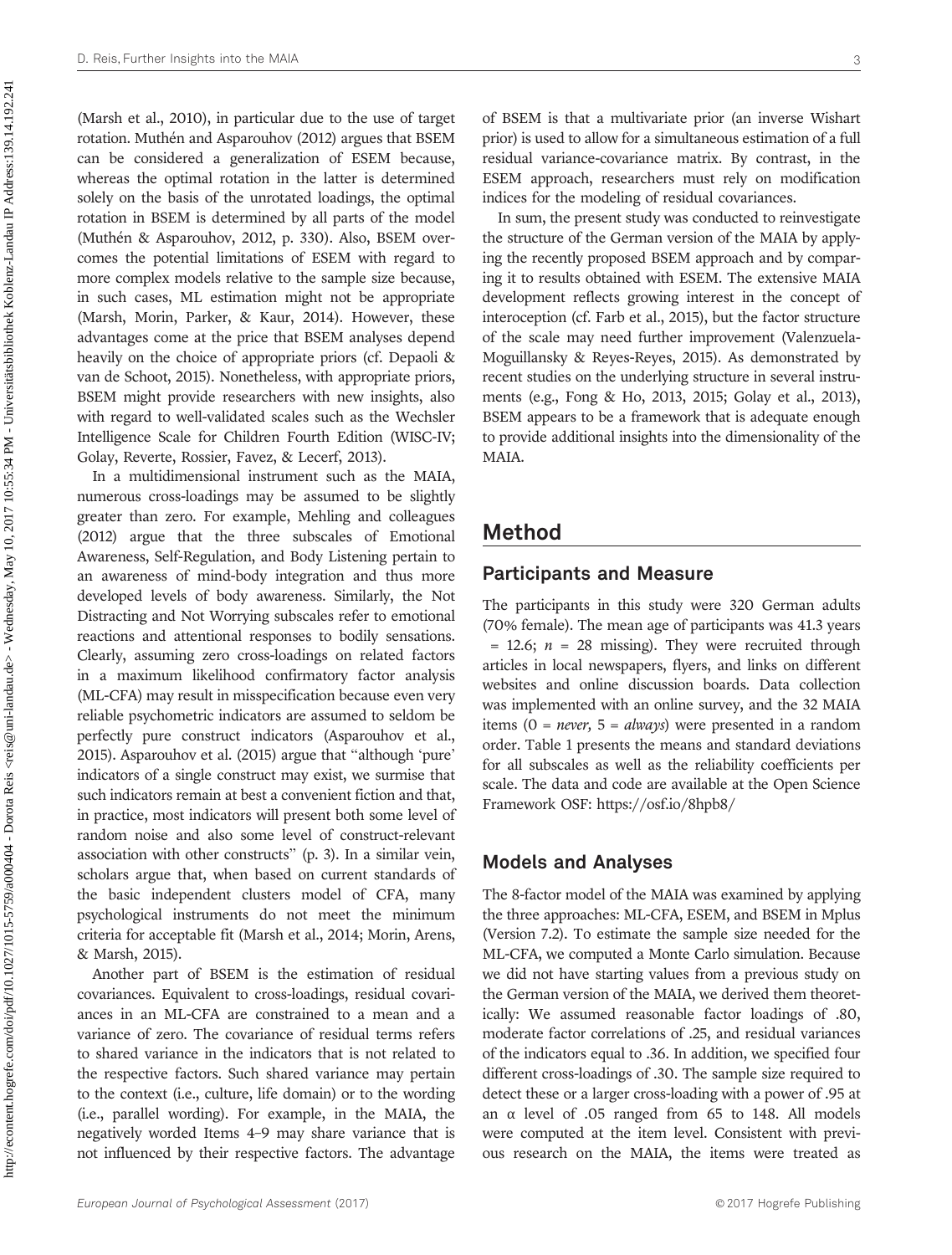| <b>Table 1.</b> Descriptive statistics for the original eight MAIA subscales |            |                       |                       |  |  |  |  |  |  |  |
|------------------------------------------------------------------------------|------------|-----------------------|-----------------------|--|--|--|--|--|--|--|
| Subscale                                                                     | M(SD)      | $\omega$ (95% bca CI) | $\alpha$ (95% bca CI) |  |  |  |  |  |  |  |
| Noticing                                                                     | 3.37(0.91) | $.75$ $[.68, .79]$    | $.74$ $[.66, .79]$    |  |  |  |  |  |  |  |
| Not distracting                                                              | 2.25(0.95) | $.66$ [.57, .72]      | $.64$ $(.54, .70)$    |  |  |  |  |  |  |  |
| Not worrying                                                                 | 2.51(1.06) | $.65$ $[.56, .72]$    | $.67$ [.57, .73]      |  |  |  |  |  |  |  |
| Attention regulation                                                         | 2.69(1.07) | $.91$ $[.88, .92]$    | $.91$ $[.88, .92]$    |  |  |  |  |  |  |  |
| Emotional awareness                                                          | 3.49(0.98) | $.84$ $[.80, .88]$    | $.84$ $[.80, .88]$    |  |  |  |  |  |  |  |
| Self-regulation                                                              | 2.47(1.22) | $.88$ $[.84, .90]$    | $.88$ $[.84, .90]$    |  |  |  |  |  |  |  |
| Body listening                                                               | 2.32(1.19) | .86[.83, .89]         | $.86$ $[.83, .89]$    |  |  |  |  |  |  |  |
| Trusting                                                                     | 3.13(1.16) | .87 [.83, .89]        | .86 [.82, .88]        |  |  |  |  |  |  |  |
|                                                                              |            |                       |                       |  |  |  |  |  |  |  |

**Table 1.** Descriptive statistics for the original eight MAIA subscales

Notes.  $N = 257$ .  $M =$  mean;  $SD =$  standard deviation; bca CI = bias corrected and accelerated confidence interval.

continuous. The ML-CFA and the ESEM were evaluated with a  $\chi^2$ -statistic and its associated p-value, the CFI  $\ge$  .95 and Tucker-Lewis Index (TLI)  $\ge$  .95, the Root Mean Square Error of Approximation (RMSEA)  $\leq .08$ and its associated p-value for test of close fit, and the Standardized Root Mean Square Residual (SRMR)  $\leq .10$ (Schermelleh-Engel et al., 2003). To examine the assumptions behind Cronbach's α (i.e., essential τ-equivalency), the unstandardized factor loadings for each factor were set equal to each other in the ML-CFA.

In this study, ESEM was used in a confirmatory manner: on the basis of the extensive development of the instrument, we used its theoretical assumptions for the measurement model. To account for this, although all items were allowed to cross-load on nontarget factors, the TARGET rotation setting in Mplus was used to make cross-loadings as close to the specified zeros as possible (Browne, 2001; Gucciardi & Zyphur, 2016). The fit of the ESEM solution was then compared with the τ-congeneric ML-CFA.

The BSEM models were computed with the Bayes estimator. Following Asparouhov et al.'s (2015) recommendations, we estimated a series of models with different prior specifications for both the cross-loadings and the residual covariances. In the first model (Model 1), diffuse priors were specified for the hypothesized factor loadings. In this model, as in the ML-CFA, the cross-loadings and residual covariances were restricted to zero. Second, in Model 2, we specified small-variance (i.e., 0.02) informative priors for the cross-loadings. On the basis of previous analyses on the MAIA, we assumed that the cross-loadings would not exceed .30, meaning that the loadings would be considered minor in an EFA approach. By specifying a prior variance of 0.02, we allowed for a 95% credibility interval for the cross-loadings of ±.28 (Muthén & Asparouhov, 2012). Finally, inverse Wishart priors IW  $(dD, d)$  were specified for the residual covariances (Model 3). On the basis of our sample size, we chose  $d = 100$  for the starting value, whereas the D values were the residual variances estimated in the BSEM model with cross-loadings.

The BSEM estimation was run with two independent Markov Chain Monte Carlo (MCMC) chains using the Gibbs sampler (Muthén & Asparouhov, 2012) and 50,000 iterations.

We evaluated the model's convergence through trace plots, checked whether convergence remained after doubling the number of iterations, visually checked the smoothness of the histograms for all parameters (Depaoli & van de Schoot, 2015), and applied the Kolmogorov-Smirnov (K-S) test to test for equal posterior distributions across chains. The K-S test uses 100 draws from each of the two MCMC chains and compares the two distributions: if convergence has been achieved, the two distributions should be similar, and the K-S test would not reject the hypothesis of equal distributions. The model fit was evaluated by means of posterior predictive checking (PPC). Posterior predictive p-values (PPP) refer to the proportion of times that the posterior predictive likelihood ratio test is larger than the observed statistic (Zyphur & Oswald, 2015). PPP values of about .50 imply a good model fit because observed and generated data are equally probable. Models were compared using the deviance information criterion (DIC). The DIC is recommended over the Bayesian information criterion (BIC) for BSEM analyses because its model complexity penalty is based on the estimated number of parameters (Asparouhov et al., 2015). Following Asparouhov et al.'s (2015) recommendations, we evaluated smaller and larger prior variances for the cross-loadings. A sensitivity analysis was also run with regard to the residual covariances.

# Results

#### ML-CFA Model Results

In a first step, we computed a τ-congeneric model. This model is the least restrictive measurement model and yielded a model fit that was acceptable as indicated by the  $SRMR = .06$  but questionable with regard to the other indices: CFI = .90; TLI = .89; RMSEA = .06,  $p = .001$ , and the chi-square test,  $\chi^2(436) = 939.4$ ,  $p$  < .001. Consequently, the more restrictive essentially τ-equivalent model showed a model fit that was even less satisfactory (CFI = .87; TLI = .86; RMSEA = .07,  $p < .001$ ; SRMR = .13;  $\chi^2(468) = 1171.9$ ,  $p < .001$ ), and the model comparison indicated that the τ-equivalent model fit the data significantly worse than the τ-congeneric model,  $\Delta \chi^2(32) = 232.5$ ,  $p < .001$ . These results have two implications: first, the German version of the MAIA did not meet the criteria for the Cronbach's  $\alpha$  reliability index, so McDonald's ω should be used to estimate its internal consistency (Dunn et al., 2014). Second, the ML-CFA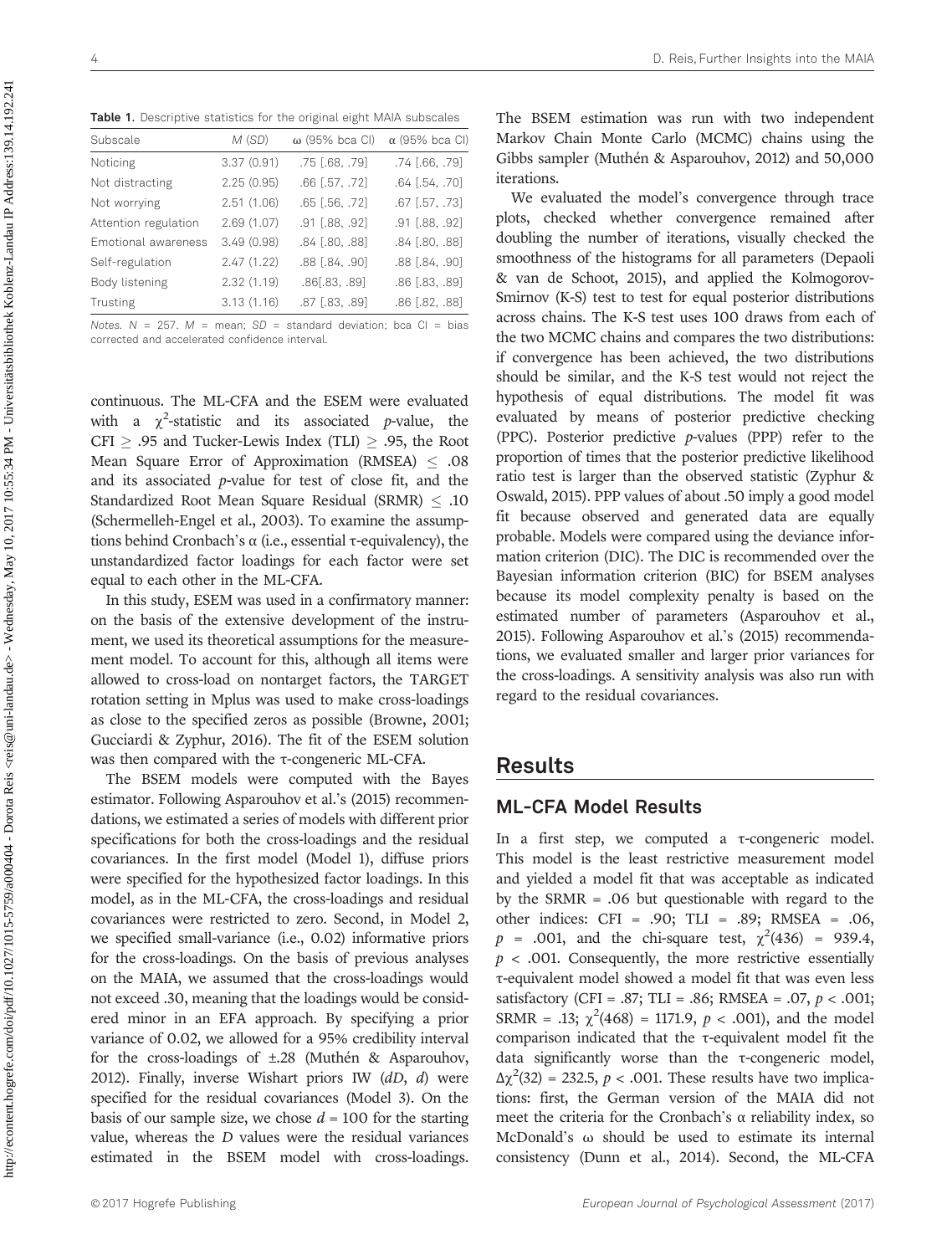| Model                                                                               | #   | $p_{\rm D}$ | PPP   | 2.5% PP limit | 97.5% PP limit | <b>DIC</b> | <b>BIC</b> |
|-------------------------------------------------------------------------------------|-----|-------------|-------|---------------|----------------|------------|------------|
| Model 1                                                                             |     |             |       |               |                |            |            |
| 8-Factor model with no informative priors                                           | 124 | 138.52      | 0.000 | 261.44        | 538.65         | 27.433.63  | 27.871.73  |
| Model 2                                                                             |     |             |       |               |                |            |            |
| 8-Factor model with cross-loadings (priors<br>variance $= 0.02$                     | 348 | 235.67      | 0.005 | 28.01         | 217.71         | 22.230.61  | 23.752.34  |
| Model 3                                                                             |     |             |       |               |                |            |            |
| 8-Factor model with cross-loadings (0.01) and<br>residual covariances ( $d = 100$ ) | 844 | 393.70      | 0.780 | $-129.21$     | 61.24          | 22.189.46  | 26.262.92  |
| Model 4                                                                             |     |             |       |               |                |            |            |
| 7-Factor model with cross-loadings (0.01) and<br>residual covariances ( $d = 100$ ) | 805 | 397.85      | 0.780 | $-128.88$     | 57.57          | 22.192.65  | 26.034.50  |

Notes. # = Number of free parameters;  $p_D$  = estimated number of parameters; PPP = posterior predictive p-value; PP limit = posterior predictive limit: DIC = deviance information criterion; BIC = Bayesian information criterion.

analysis indicated that the 8-factor structure proposed by the model did not fit the observed data well. Therefore, in the next step, we performed the ESEM and BSEM analyses to identify the sources of the differences between the hypothesized CFA model and the observed data.

#### ESEM and BSEM Results

The ESEM with target rotation yielded an excellent fit  $(SRMR = .02; RMSEA = .04, p = .93; CFI = .97; and$ TLI = .94). However, the chi-square test still indicated that the model should be rejected,  $\chi^2(268) = 427.6$ ,  $p < .001$ . Also, although the AIC was slightly lower for the ESEM as compared with the τ-congeneric CFA (27,207.5 for ESEM vs. 27,551.7 for CFA), the penalty for increased model parameters inherent in the BIC favored the parsimonious CFA model (28,307.8 for ESEM vs. 27,898.4 for CFA). Overall, ESEM identified 54 significant cross-loadings, of which only one was substantial. Item 8 ("When I feel physical pain, I become upset") loaded not only on the intended Not Worrying factor (.36) but also on the Not Distracting factor (.45). All factor loadings and also the correlations between the latent factors can be found in Table 3 (presented side by side with the BSEM loadings).

All BSEM models are presented in Table 2. The BSEM model with noninformative, diffuse priors was rejected by the data (PPP = .000; positive 95% lower PP limit of 361.44). Next, we specified small-variance (0.02) priors for the cross-loadings. The model with cross-loadings (Model 2) revealed a lower DIC than the Bayesian CFA model. However, the model was still rejected by the data with  $PPP = .005$  and 95% lower PP limit of 28.01. In this model, we found six significant cross-loadings (i.e., loadings for which the highest posterior density [HPD] credibility interval did not include zero) of which only the loading of Item 8 on the Not Distracting factor was substantial (.38). Thus, in the next model, the prior of this item was set to diffuse (Muthén & Asparouhov, 2012). The model with residual covariance priors with  $d = 100$  yielded a better fit to the data with  $PPP = .71$  and the 95% lower limit at  $-122.33$ . The DIC for this model was 22,205.42. Also the K-S test did not reject the hypothesis of equal distributions. However, the sensitivity analysis showed that the model (Model 3) with cross-loadings' prior variances of 0.01 demonstrated a reasonable fit to the data with  $PPP = .780$  and  $DIC = 22,189.46$ . An interesting finding from this BSEM model was that the two factors Attention Regulation (AR) and Self-Regulation (SR) were as highly correlated as .88. This suggested combining AR and SR factors resulting in a 7-factor model. For this model (Model 4), the same priors were applied (i.e., 0.01 and  $d = 100$ ). The model fit for this model was basically the same as for the 8-factor model (PPP =  $.780$ ; DIC = 22,192.65). Thus, the comparison of the two models seemed arbitrary, and the theoretically grounded 8-factor model (Model 3) was retained as the final model. Four minor but significant residual correlations were identified in the final model (range from  $-.13$  to  $.22$ ). In this model, all 32 items loaded substantially on their respective factor (for a schematic overview of the model see Electronic Supplementary Material, ESM 1). Of the eight factors, Not Worrying was not significantly related to any other factor, and Not Distracting was related to four out of seven other subscales. The other six factors were consistently related to each other with Attention Regulation and Self-Regulation showing the highest correlation of .88 (see Table 3). Thus, the pattern of the latent factors' correlations differed between BSEM and ESEM (see Table 3).

## **Discussion**

The present study aimed to explore the structure of the German version of the Multidimensional Assessment of Interoceptive Awareness (MAIA) by applying the common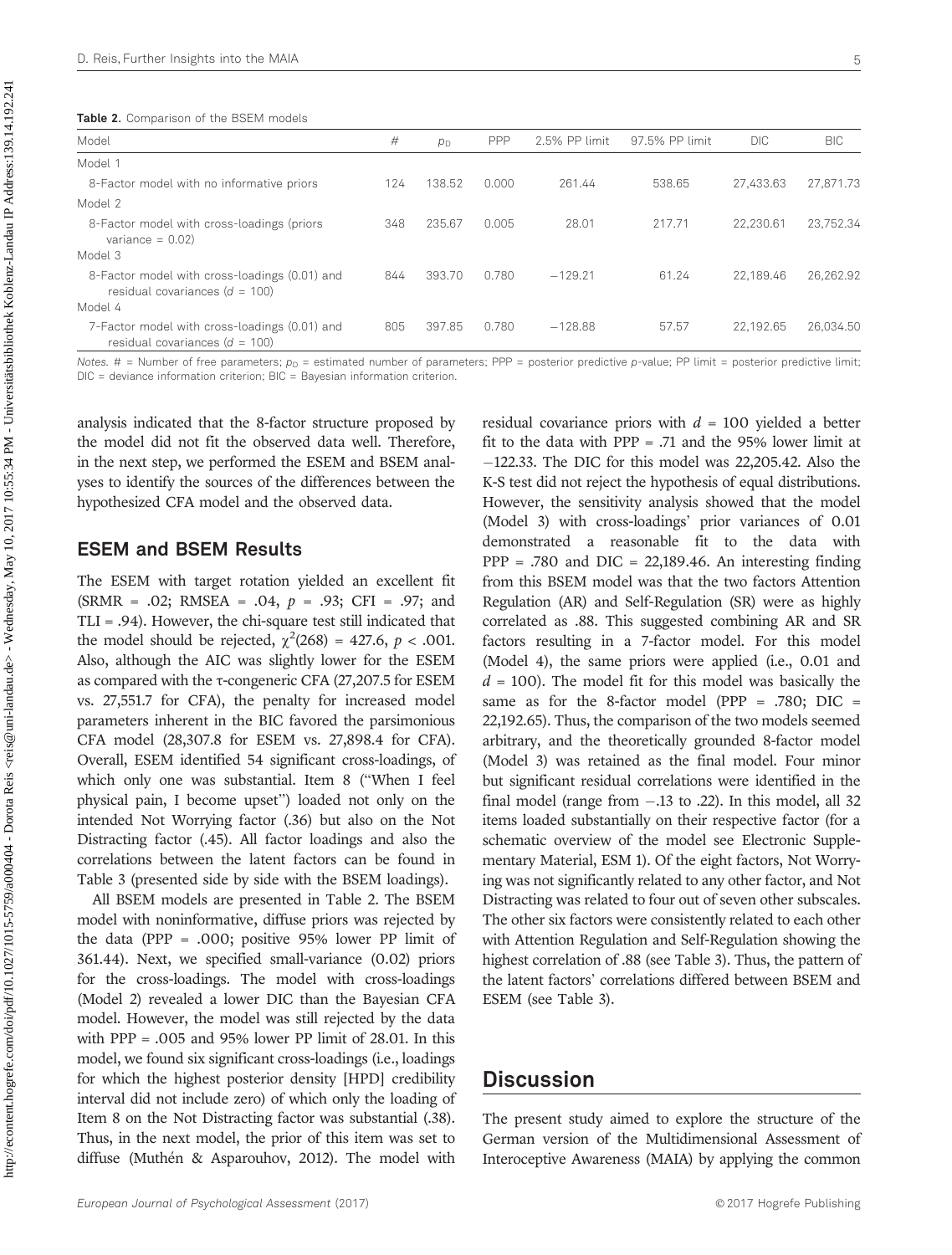http://econtent.hogrefe.com/doi/pdf/10.1027/1015-5759/a000404 - Dorota Reis <reis@uni-landau.de> - Wednesday, May 10, 2017 10:55:34 PM - Universitätsbibliothek Koblenz-Landau IP Address:139.14.192.241 http://econtent.hogrefe.com/doi/pdf/10.1027/1015-5759/a0000404 - Dorota Reis <reis@uni-landau.de> - Wednesday, May 10, 2017 10:55:34 PM - Universitätsbibliothek Koblenz-Landau IP Address:139.14.192.241

Table 3. Loadings and factor correlations in ESEM (E) and BSEM (B)

|                |        | N <sub>O</sub> |         | <b>ND</b> |             | <b>NW</b> |         | AR     |                     | EA     |         | <b>SR</b> |             | <b>BL</b> |         | <b>TR</b>   |  |
|----------------|--------|----------------|---------|-----------|-------------|-----------|---------|--------|---------------------|--------|---------|-----------|-------------|-----------|---------|-------------|--|
| Item           | E      | B              | E       | B         | $\mathsf E$ | B         | Ε       | B      | E                   | B      | E       | B         | $\mathsf E$ | B         | Ε       | $\mathsf B$ |  |
|                |        |                |         |           |             |           |         |        | Loadings            |        |         |           |             |           |         |             |  |
| 1              | $.68*$ | $.64*$         | $-.02$  | $-.03$    | .06         | .02       | $-.04$  | .00    | .09                 | .02    | $.13*$  | .02       | $-.03$      | $-.00$    | .02     | $-.02$      |  |
| $\overline{2}$ | $.54*$ | $.66*$         | .06     | .01       | $-.13*$     | $-.09$    | .16     | $-.04$ | $.15*$              | .04    | $-.21*$ | $-.07$    | .06         | $-.01$    | $-.06$  | $-.05$      |  |
| 3              | $.44*$ | $.56*$         | $-.04$  | $-.02$    | $-.04$      | .02       | $.20*$  | .06    | .03                 | $-.01$ | .09     | .05       | $-.01$      | .03       | $.24*$  | .10         |  |
| 4              | .28*   | .49*           | .09     | .04       | $-.09$      | .00       | $.23*$  | .03    | $.18*$              | .04    | $.19*$  | .04       | $-.17*$     | $-.00$    | $-.02$  | $-.00$      |  |
| 5              | .04    | .04            | $.61*$  | $.63*$    | $-.01$      | $-.02$    | .14     | .04    | $-.04$              | $-.01$ | $-.01$  | .03       | $.16*$      | .05       | .04     | $.00$       |  |
| 6              | .09    | .01            | $.49*$  | $.43*$    | .05         | $-.01$    | $-.11$  | $-.05$ | $.13*$              | .05    | $-.05$  | $-.04$    | $-.11$      | $-.04$    | $-.01$  | $-.02$      |  |
| 7              | $-.05$ | $-.04$         | $.66*$  | $.67*$    | $.11*$      | .05       | $-.07$  | $-.03$ | .00                 | $-.02$ | .08     | .00       | .04         | $-.00$    | .06     | .01         |  |
| 8              | $-.06$ | $-.01$         | $.45*$  | $.47*$    | $.36*$      | $.38*$    | $.19*$  | .04    | $-.09$              | $-.05$ | .03     | $-.01$    | $-.05$      | $-.01$    | .02     | $-.00$      |  |
| 9              | $-.03$ | $-.05$         | $-.01$  | .06       | $.88*$      | $.73*$    | $-.15*$ | $-.05$ | $-.00$              | .00    | .05     | $-.01$    | $-.03$      | $-.03$    | $-.02$  | $-.01$      |  |
| 10             | $-.04$ | .05            | $-.17*$ | $-.04$    | $.57*$      | $.55*$    | $.24*$  | .06    | .08                 | .01    | $-.01$  | .04       | $-.02$      | .04       | .05     | .03         |  |
| 11             | $-.04$ | $-.01$         | $-.03$  | $-.01$    | .04         | .01       | $.70*$  | .77*   | .01                 | $-.02$ | $.15*$  | .03       | .10         | .03       | $-.08$  | $-.05$      |  |
| 12             | .07    | $-.01$         | .03     | .04       | .07         | .02       | $.50*$  | $.62*$ | $-.04$              | $-.00$ | $-.03$  | .01       | $.24*$      | .04       | .11     | .06         |  |
| 13             | $.17*$ | .01            | $-.06$  | $-.01$    | $.20*$      | .09       | $.52*$  | $.63*$ | $-.03$              | $-.02$ | $-.02$  | $-.01$    | $-.11$      | $-.06$    | .07     | .00.        |  |
| 14             | .10    | $-.02$         | $-.01$  | $-.02$    | .04         | $-.00$    | $.73*$  | .89*   | $-.08$              | $-.05$ | .05     | $-.01$    | .05         | $-.00$    | .07     | .01         |  |
| 15             | $.19*$ | .02            | .05     | .00       | .01         | $-.01$    | $.57*$  | $.80*$ | $-.06$              | .00    | $.18*$  | .03       | .03         | $-.02$    | .01     | $-.03$      |  |
| 16             | $-.03$ | .02            | .04     | .02       | .03         | .01       | $.67*$  | .65*   | $.13*$              | .04    | $-.08$  | $-.03$    | .06         | .01       | $-.01$  | $-.01$      |  |
| 17             | .07    | .04            | .07     | .02       | $-.08$      | $-.04$    | $.54*$  | .70*   | .07                 | .04    | $.23*$  | .03       | $-.02$      | .01       | .09     | .03         |  |
| 18             | $.25*$ | .04            | .03     | .02       | .06         | $-.02$    | $-.06$  | .01    | $.39*$              | .50*   | $-.15*$ | $-.02$    | $.25*$      | .04       | .07     | .03         |  |
| 19             | $.26*$ | .06            | .03     | $-.00$    | $-.00$      | $-.06$    | $-.06$  | .03    | .44*                | .55*   | .00     | .03       | $.26*$      | .04       | $-.14*$ | $-.06$      |  |
| 20             | $-.08$ | $-.04$         | .01     | $-.00$    | $-.03$      | .00       | .03     | .01    | .86*                | .87*   | .10     | .02       | $-.01$      | $-.03$    | $-.02$  | $-.01$      |  |
| 21             | .07    | .03            | $-.00$  | $-.02$    | .04         | .04       | .04     | .00    | .75*                | .75*   | .10     | .01       | $-.10$      | $-.01$    | $-.05$  | $-.03$      |  |
| 22             | .02    | $-.03$         | .01     | $-.00$    | $-.03$      | $-.00$    | $-.12$  | $-.05$ | $.76*$              | $.80*$ | .02     | $-.03$    | .00         | $-.00$    | $.16*$  | .06         |  |
| 23             | .04    | .00            | $-.01$  | .03       | $.14*$      | .06       | .15     | .03    | .05                 | .02    | $.28*$  | $.57*$    | $.20*$      | .04       | $.22*$  | .10         |  |
| 24             | $-.05$ | $-.02$         | .03     | .01       | $-.02$      | $-.01$    | .15     | $-.00$ | $.15*$              | .04    | $.46*$  | $.71*$    | .07         | .01       | $.22*$  | .06         |  |
| 25             | .04    | .02            | .01     | $-.02$    | .08         | .01       | $.16*$  | $-.00$ | $.13*$              | .00    | $.61*$  | .85*      | .00         | $-.03$    | .04     | $-.03$      |  |
| 26             | $.13*$ | .01            | .04     | .00       | .06         | $-.01$    | .07     | .03    | $-.01$              | $-.02$ | $.70*$  | .84*      | $.22*$      | .04       | $-.05$  | $-.07$      |  |
| 27             | .01    | .01            | $.15*$  | .07       | $-.03$      | $-.01$    | $.15*$  | .01    | $.14*$              | .04    | .10     | .01       | .54*        | .72*      | .08     | .02         |  |
| 28             | .04    | $-.01$         | .02     | $-.01$    | .01         | $-.00$    | $-.00$  | $-.01$ | .06                 | .00    | $.28*$  | .03       | $.66*$      | $.83*$    | $-.02$  | $-.06$      |  |
| 29             | $-.04$ | .01            | .01     | $-.00$    | $-.04$      | $-.01$    | $.20*$  | .01    | $.12*$              | .00    | .00     | $-.00$    | $.51*$      | .70*      | $.19*$  | .07         |  |
| 30             | $.16*$ | .02            | .01     | $-.03$    | .02         | $-.00$    | $-.07$  | .01    | $-.14*$             | $-.06$ | .09     | $-.01$    | .06         | .01       | $.83*$  | $.85*$      |  |
| 31             | $-.04$ | $-.03$         | .02     | $-.01$    | .03         | .03       | $-.01$  | $-.03$ | .04                 | .00    | $.11*$  | .01       | $-.03$      | $-.02$    | $.85*$  | $.92*$      |  |
| 32             | $-.05$ | .03            | .08     | .05       | .07         | .01       | $.21*$  | .04    | $.25*$              | .11    | $-.13*$ | .02       | .12         | .05       | $.47*$  | $.54*$      |  |
|                |        |                |         |           |             |           |         |        | Factor correlations |        |         |           |             |           |         |             |  |
| <b>ND</b>      | .10    | .35            |         |           |             |           |         |        |                     |        |         |           |             |           |         |             |  |
| <b>NW</b>      | $-.01$ | .01            | $.21*$  | .22       |             |           |         |        |                     |        |         |           |             |           |         |             |  |
| AR             | $.49*$ | $.75*$         | $.32*$  | $.51*$    | $.30*$      | .35       |         |        |                     |        |         |           |             |           |         |             |  |
| EA             | $.50*$ | $.72*$         | $.22*$  | .35       | $-.02$      | $-.02$    | $.43*$  | $.57*$ |                     |        |         |           |             |           |         |             |  |
| SR             | $.30*$ | $.68*$         | $.21*$  | $.50*$    | $.26*$      | .36       | $.63*$  | $.88*$ | $.36*$              | $.61*$ |         |           |             |           |         |             |  |
| BL             | $.42*$ | $.69*$         | $.27*$  | $.53*$    | .08         | .16       | $.51*$  | $.80*$ | $.41*$              | $.67*$ | $.34*$  | $.82*$    |             |           |         |             |  |
| TR             | $.25*$ | $.51*$         | $.23*$  | .45*      | $.36*$      | .42       | .59*    | .73*   | $.35*$              | $.48*$ | $.46*$  | .73*      | $.43*$      | $.68*$    |         |             |  |

Notes. Values in bold indicate hypothesized major loadings. NO = Noticing; ND = Not Distracting; NW = Not Worrying; AR = Attention Regulation; EA = Emotional Awareness; SR = Self- Regulation; BL = Body Listening; TR = Trusting. For ESEM: \*p < .05. For BSEM: cross-loadings marked with asterisks have a 95% credibility interval that does not cover zero.

ML-CFA approach, the ESEM approach, and a more recently developed BSEM approach. The results of the ML-CFA showed that both the τ-congeneric and the more restrictive essentially τ-equivalent measurement models did not fit the data well. These analyses provided information about two things: first, McDonald's ω should be used to estimate the reliability of the MAIA subscales (Dunn et al., 2014). In fact, the  $\omega$  values reported in this study ranged from .66 to .91 and showed that the Cronbach's α indices reported in the original study (Mehling et al., 2012) underestimated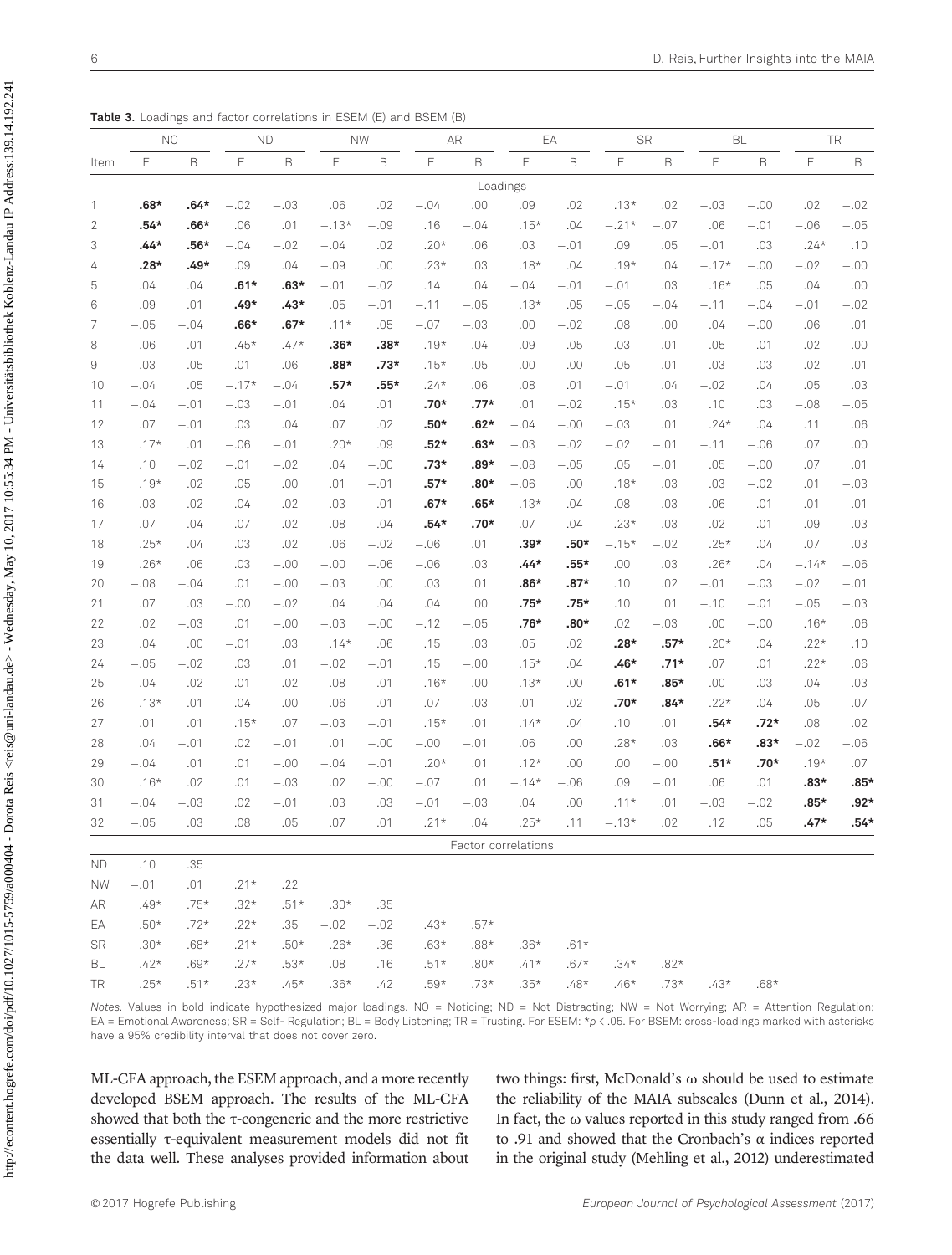the reliability of most subscales except the Not Distracting and Not Worrying scales. Second, the ML analyses showed that the proposed 8-factor structure of the MAIA needed some modifications. The poor fit reported for the ML-CFA may have been the result of the restrictive constraints of exactly zero cross-loadings and exactly zero residual covariances. In the ESEM and BSEM approaches, the concerns about the highly restrictive nature of CFA can be alleviated, and researchers can acknowledge that indicators are likely to encompass true variance shared with multiple constructs, an idea that is in line with the reflective logic of factor analyses (Morin et al., 2015). Both ESEM and BSEM have the potential to improve researchers' understanding of the underlying structure, thus providing an improvement over the practices of sweeping the sources of misfit under the rug and of estimating and reporting models that have questionable fits to the data. However, researchers should be aware that ESEM and BSEM differ in several ways: first, Bayesian estimation is based on a fundamentally different probability paradigm in which probability is considered the subjective experience of uncertainty rather than long-run frequency (van de Schoot et al., 2014). Hence, BSEM allows researchers to implement prior knowledge, whereas ESEM does not. Second, BSEM analyses are feasible in smaller samples in which ESEM analyses might not converge, in particular with more complex models. However, this advantage comes at the price that BSEM estimates depend on the appropriate specification of (informative) priors. Third, although ESEM enables researchers to model cross-loadings for all parameters, modification indices are required for the modeling of residual covariances. In the BSEM approach, informative priors provide some "wiggle room" (van de Schoot et al., 2013) for both cross-loadings and residual covariances that are restricted to zero in an ML-CFA. Hence, in contrast to modification indices, BSEM allows researchers to estimate all sources of possible misfit simultaneously.

In our MAIA analyses, ESEM and BSEM revealed one substantial cross-loading: Item 8 strongly contributed to the Not Distracting Factor. Therefore, we replicated the finding by Valenzuela-Moguillansky and Reyes-Reyes (2015) who excluded Item 8 from the Not Worrying subscale on the basis of its contribution to the Not Distracting scale instead of the intended factor. Consequently, adding this item to this subscale improved the internal consistency of Not Distracting (from  $\omega = .66$  for the three items to .71 for the four items). This cross-loading, which cannot be estimated within an independent clusters model CFA approach, is one of the sources of MAIAs poor fit. Therefore, researchers should either consider moving Item 8 to the Not Distracting subscale or to drop it in future studies. Moreover, it seems important to add further items for the assessment of Not Worrying given that Items 9 and 10 are not sufficient to provide a reliable assessment. The reliability of both, the Not Distracting subscale and the Not Worrying subscale, was remarkably low. This finding was consistent with those of previous studies (Bornemann et al., 2015; Mehling et al., 2012; Valenzuela-Moguillansky & Reyes-Reyes, 2015). Notably, the correlations between the Not Worrying and Not Distracting factors were inconsistent in the ESEM in comparison with the BSEM analyses: in BSEM, the Not Worrying scale was unrelated to all other MAIA factors, a finding that is unusual for a multidimensional concept. In ESEM, at least some of the correlations between Not Worrying and the other factors were significant (cf. Table 3). Also, the correlation between Attention Regulation (AR) and Self-Regulation (SR) was .63 in ESEM, whereas it was .88 in BSEM. Therefore, the BSEM analyses clearly indicated that at least in our sample, AR and SR may form only one factor instead of two. Indeed, our model with seven factors instead of the eight original factors showed basically the same fit (see Table 2). We retained the original eight-factor solution due to its theoretically grounded measurement model. Although AR and SR refer to different aspects of the multidimensional conceptual framework (Mehling et al., 2012), it is possible that, in particular, individuals who are less experienced with regard to mind-body approaches may encounter difficulties in distinguishing between these two aspects. As a consequence, future studies should explore the degree to which the MAIA demonstrates measurement invariance across individuals familiar with a mind-body technique versus less experienced individuals.

In sum, in the present paper, we used ESEM and BSEM to analyze the structure of the German version of the MAIA (Mehling et al., 2012) and to illustrate both approaches. Both ESEM and BSEM allowed us to identify the sources of the differences between the hypothesized CFA model and the data that contributed to the poor fit of the MAIA. Taking into consideration the substantive theoretical work underlying the MAIA, we agree with other researchers who have argued that the Not Distracting and Not Worrying factors in particular require revising (Valenzuela-Moguillansky & Reyes-Reyes, 2015). In addition, the BSEM analyses showed that participants might not differ between Attention Regulation and Self-Regulation. Given the relevance that interoception and body awareness are gaining in both clinical and scientific fields, some of the underlying constructs in the MAIA may need some adaptation. This might be a crucial point for the scale's sensitivity to change processes in the context of mindfulness interventions.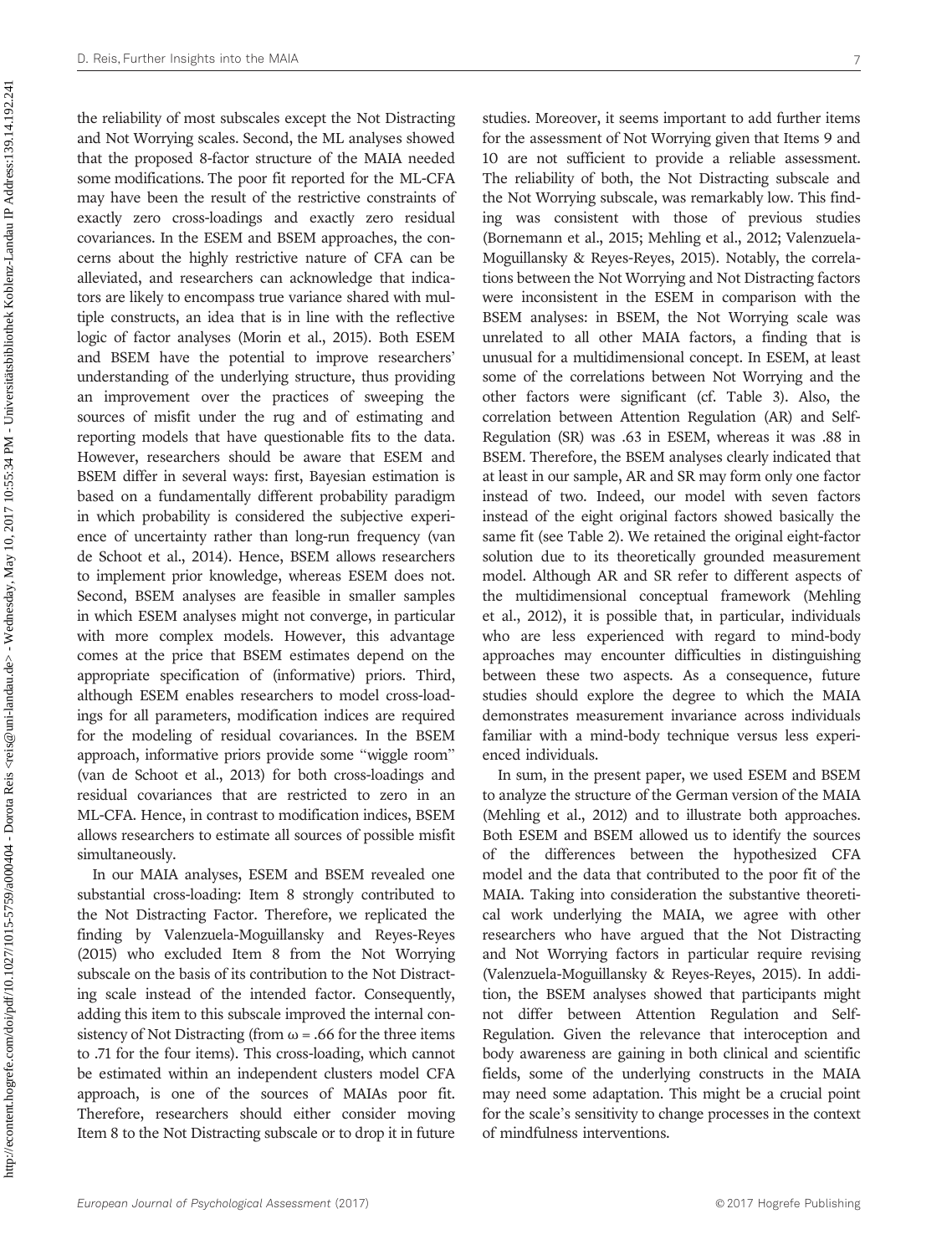#### Acknowledgments

The author would like to thank Matti Meyer for his valuable help in collecting and handling the data.

#### Electronic Supplementary Material

The electronic supplementary material is available with the online version of the article at [http://dx.doi.org/](http://dx.doi.org/10.1027/1015-5759/a000404)10.1027/ 1015-5759/a[000404](http://dx.doi.org/10.1027/1015-5759/a000404)

ESM 1. Table and Figure (PDF).

The Table shows the MAIA items in German and in English. The Figure depicts the schematic overview of the BSEM model with one additional cross-loading and four residual covariances.

# References

- Asparouhov, T., Muthén, B., & Morin, A. J. S. (2015). Bayesian structural equation modeling with cross-loadings and residual covariances: Comments on Stromeyer et al. Journal of Management, 41, 1561–1577. [doi: 10.1177/0149206315591075](http://dx.doi.org/10.1177/0149206315591075)
- Bornemann, B., Herbert, B., Mehling, W., & Singer, T. (2015). Differential changes in self-reported aspects of interoceptive awareness through 3 months of contemplative training. Frontiers in Psychology, 5, 1504. [doi: 10.3389/fpsyg.2014.01504](http://dx.doi.org/10.3389/fp�syg.2014.01504)
- Browne, M. W. (2001). An overview of analytic rotation in exploratory factor analysis. Multivariate Behavioral Research, 36, 111–150. [doi: 10.1207/S15327906MBR3601\\_05](http://dx.doi.org/10.1207/S15327906MBR3601_05)
- Craig, A. D. (2002). How do you feel? Interoception: The sense of the physiological condition of the body. Nature Reviews Neuroscience, 3, 655–666. [doi: 10.1038/nrn894](http://dx.doi.org/10.1038/nrn894)
- Depaoli, S., & van de Schoot, R. (2015). Improving transparency and replication in Bayesian statistics: The WAMBSchecklist. Psychological Methods. [Advance online publication.](http://dx.doi.org/10.1037/met0000065) [doi: 10.1037/met0000065](http://dx.doi.org/10.1037/met0000065)
- Dunn, T., Baguley, T., & Brunsden, V. (2014). From alpha to omega: A practical solution to the pervasive problem of internal consistency estimation. British Journal of Psychology, 105, 399–412. [doi: 10.1111/bjop.12046](http://dx.doi.org/10.1111/bjop.12046)
- Farb, N., Daubenmier, J., Price, C., Gard, T., Kerr, C., Dunn, B., ... Mehling, W. (2015). Interoception, contemplative practice, and health. Frontiers in Psychology, 6, 763. [doi: 10.3389/fpsyg.](http://dx.doi.org/10.3389/fp�syg.2015.00763) [2015.00763](http://dx.doi.org/10.3389/fp�syg.2015.00763)
- Fong, T. C., & Ho, R. T. (2013). Factor analyses of the Hospital Anxiety and Depression Scale: A Bayesian structural equation modeling approach. Quality of Life Research, 22, 2857–2863. [doi: 10.1007/s11136-013](http://dx.doi.org/10.1007/s11136-013)
- Fong, T. C., & Ho, R. T. (2015). Dimensionality of the 9-item Utrecht Work Engagement Scale revisited: A Bayesian structural equation modeling approach. Journal of Occupational Health, 57, 353–358. [doi: 10.1539/joh](http://dx.doi.org/10.1539/joh)
- Füstös, J., Gramann, K., Herbert, B., & Pollatos, O. (2013). On the embodiment of emotion regulation: Interoceptive awareness facilitates reappraisal. Social Cognitive and Affective Neuroscience, 8, 911–917. [doi: 10.1093/scan/nss089](http://dx.doi.org/10.1093/scan/nss089)
- Golay, P., Reverte, I., Rossier, J., Favez, N., & Lecerf, T. (2013). Further insights on the French WISC-IV factor structure through Bayesian structural equation modeling. Psychological Assessment, 25, 496–508. [doi: 10.1037/a0030676](http://dx.doi.org/10.1037/a0030676)
- Gucciardi, D., & Zyphur, M. (2016). Exploratory structural equation modelling and Bayesian estimation. In N. Ntoumanis & N. D. Myers (Eds.), An introduction to intermediate and advanced statistical analyses for sport and exercise scientists (pp. 172–194). London, UK: Wiley.
- Jöreskog, K. G. (1971). Simultaneous factor analysis in several populations. Psychometrika, 36, 409–426. [doi: 10.1007/](http://dx.doi.org/10.1007/BF02291366) [BF02291366](http://dx.doi.org/10.1007/BF02291366)
- Koch, A., & Pollatos, O. (2014). Interoceptive sensitivity, body weight and eating behavior in children: A prospective study. Frontiers in Psychology, 5, 1003. [doi: 10.3389/fpsyg.2014.01003](http://dx.doi.org/10.3389/fp�syg.2014.01003)
- MacCallum, R., Roznowski, M., & Necowitz, L. (1992). Model modifications in covariance structure analysis: The problem of capitalization on chance. Psychological Bulletin, 111, 490–504. [doi: 10.1037/0033-2909.111.3.490](http://dx.doi.org/10.1037/0033-2909.111.3.490)
- Marsh, H., Hau, K.-T., & Wen, Z. (2004). In search of golden rules: Comment on hypothesis-testing approaches to setting cutoff values for fit indexes and dangers in overgeneralizing Hu and Bentler's (1999) findings. Structural Equation Modeling, 11, 320–341. [doi: 10.1207/s15328007sem1103\\_2](http://dx.doi.org/10.1207/s15328007sem1103_2)
- Marsh, H., Lüdtke, O., Muthén, B., Asparouhov, T., Morin, A., Trautwein, U., & Nagengast, B. (2010). A new look at the big five factor structure through exploratory structural equation modeling. Psychological Assessment, 22, 471–491. [doi: 10.1037/](http://dx.doi.org/10.1037/a0019227) [a0019227](http://dx.doi.org/10.1037/a0019227)
- Marsh, H., Morin, A., Parker, P., & Kaur, G. (2014). Exploratory structural equation modeling: An integration of the best features of exploratory and confirmatory factor analysis. Annual Review of Clinical Psychology, 10, 85–110. [doi: 10.1146/](http://dx.doi.org/10.1146/an�nurev-clinpsy-032813-153700) [annurev-clinpsy-032813-153700](http://dx.doi.org/10.1146/an�nurev-clinpsy-032813-153700)
- Marsh, H., Muthén, B., Asparouhov, T., Lüdtke, O., Robitzsch, A., Morin, A. J. S., & Trautwein, U. (2009). Exploratory structural equation modeling, integrating CFA and EFA: Application to students' evaluations of university teaching. Structural Equation Modeling, 16, 439–476. [doi: 10.1080/10705510903008220](http://dx.doi.org/10.1080/10705510903008220)
- Mehling, W., Gopisetty, V., Daubenmier, J., Price, C., Hecht, F., & Stewart, A. (2009). Body awareness: Construct and self-report measures. PLoS One, 4, e5614. [doi: 10.1371/journal.pone.](http://dx.doi.org/10.1371/jour�nal.pone.0005614) [0005614](http://dx.doi.org/10.1371/jour�nal.pone.0005614)
- Mehling, W., Price, C., Daubenmier, J., Acree, M., Bartmess, E., & Stewart, A. (2012). The multidimensional assessment of interoceptive awareness (MAIA). PLoS One, 7, e48230. [doi: 10.1371/journal.pone.0048230](http://dx.doi.org/10.1371/jour�nal.pone.0048230)
- Morin, A. J. S., Arens, A. K., & Marsh, H. W. (2015). A bifactor exploratory structural equation modeling framework for the identification of distinct sources of construct-relevant psychometric multidimensionality. Structural Equation Modeling, 1–24. [doi: 10.1080/10705511.2014.961800](http://dx.doi.org/10.1080/10705511.2014.961800)
- Muthén, B., & Asparouhov, T. (2012). Bayesian structural equation modeling: A more flexible representation of substantive theory. Psychological Methods, 17, 313–335. [doi: 10.1037/](http://dx.doi.org/10.1037/a0026802) [a0026802](http://dx.doi.org/10.1037/a0026802)
- Raykov, T. (2004). Point and interval estimation of reliability for multiple-component measuring instruments via linear constraint covariance structure modeling. Structural Equation Modeling, 11, 342–356. [doi: 10.1207/s15328007sem1103\\_3](http://dx.doi.org/10.1207/s15328007sem1103_3)
- Rindskopf, D. (2012). Next steps in Bayesian structural equation models: Comments on, variations of, and extensions to Muthén and Asparouhov (2012). Psychological Methods, 17, 336–339. [doi: 10.1037/a0027130](http://dx.doi.org/10.1037/a0027130)
- Schermelleh-Engel, K., Moosbrugger, H., & Müller, H. (2003). Evaluating the fit of structural equation models: Tests of significance and descriptive goodness-of-fit measures. Methods of Psychological Research Online, 8, 23–74. [doi: 10.3389/](http://dx.doi.org/10.3389/fp�syg.2015.00993) [fpsyg.2015.00993](http://dx.doi.org/10.3389/fp�syg.2015.00993)